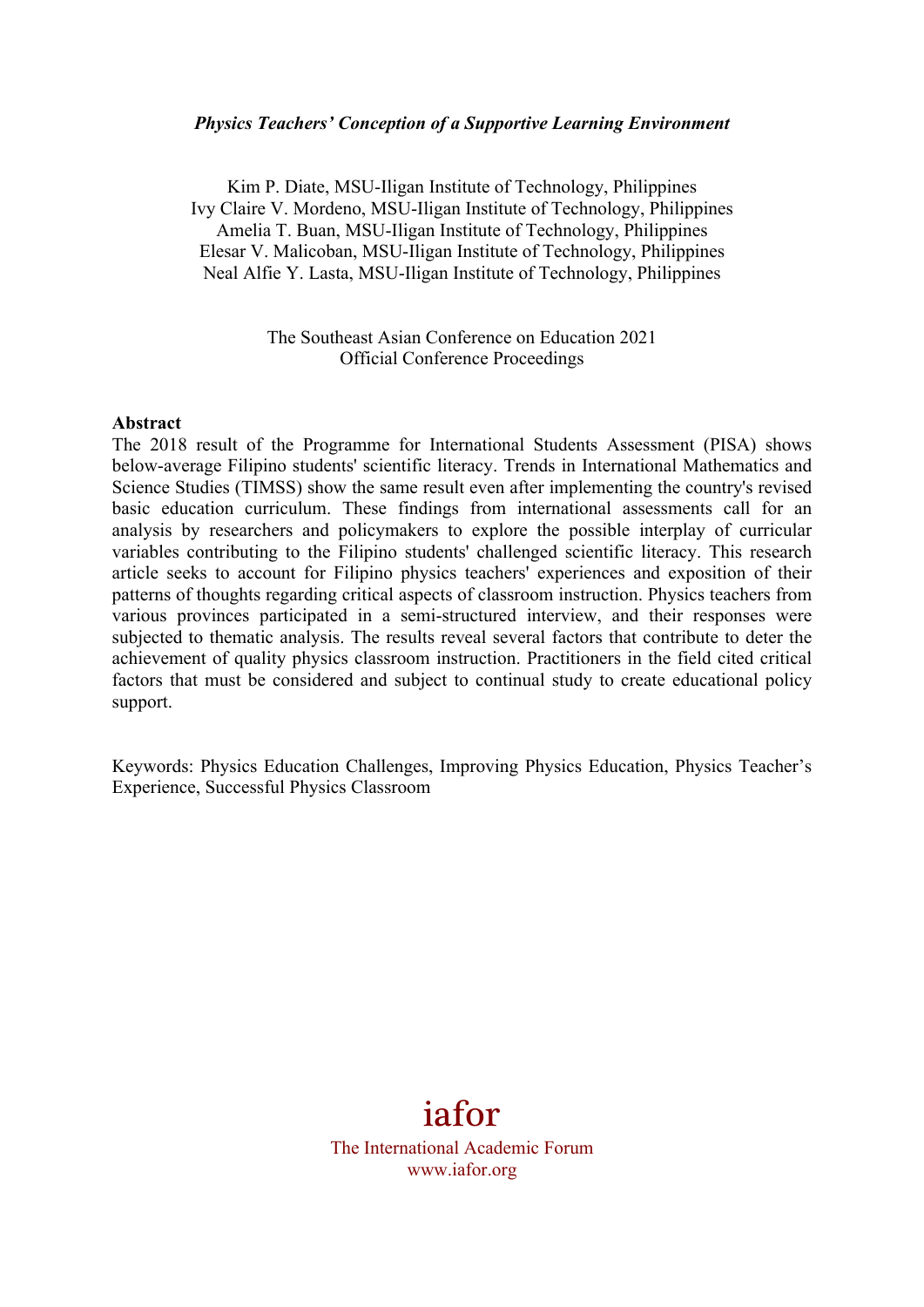## **Introduction**

The low student achievement in Physics of Filipino students is not a new trend in Philippine education. Local studies have long documented this physics education dilemma (Orleans, 2007). International evaluations on the quality of science, mathematics, and reading of Filipino students enrolled in basic education, such as the International Association for the Evaluation of Educational Achievement in 2004, were reported below the international standards threshold. The latest 2018 Programme for International Student Assessment (PISA) result shows that Filipino Students' Mathematical and Scientific Literacy falls below the average standard set by the Organization for Economic Cooperation and Development (OECD). Department of Education (DepEd), as the countries' primary basic education institution, is very keen on recognizing the relevance of PISA and TIMSS's results. In its official statement, the institution (DepEd) has assured the public of its introspection into the gaps and issues hindering the acquisition of the country's quality basic education. These international assessment results provide a fertile ground for introspection by educational researchers, practitioners, and policymakers. It is important to note that a comparison between the international competencies measured by TIMSS and the local competencies as stipulated by the K-12 curriculum showed remarkable disparity (Balagtas, et.al., 2019). In the sciences, competencies included in the assessment done by TIMSS were not present in the curriculum for that grade level but are present for the next grade level. Hence, it comes with a minor surprise that the evaluation would yield poor results. Equally important is the research's context of secondary education curriculum and not on primary education curriculum. Only primary education participated in the latest TIMSS and not the high school.

A complete understanding of this phenomenon is inarguably not a straightforward task. It possibly involves complex factors and complex relationships among variables that consequently led to the country's below-average performance in mathematics and scientific literacy. It is noteworthy that the Philippines transitioned from its 10-year basic education to 12-year basic education in 2013. With the Department of Education's ardent hope, its participation in the 2019 TIMSS could gauge the effectiveness of this new enhanced 12-year basic education curriculum and its delivery system. Moreover, this descriptive research aims to provide an introspection to the dynamics inside the science classrooms and the teachinglearning process. The problem of curricular competencies disparity between international assessment and our local curriculum is not the focus of this study. However, we have set our research on how our teachers are doing concerning the acquisition of our local curriculum. Setting the lens of our analysis on the actual classrooms will provide us with a perspective on the actual dynamics of teaching and learning and rid ourselves of the preconceived conceptions explaining science and mathematics achievement's status quo. The analysis is centered not on the intended or written curriculum such as that of Balagtas, et.al. 2019 but will focus on less looked upon aspects of the curriculum. These curricular aspects may be unknown to the researcher and will be deducted from the qualitative data through thematic coding.

In gathering the qualitative data, the semi-structured interview is purposively utilized to allow a maximum degree of freedom for the teachers to express their patterns of thoughts over the open-ended questions. In this manner, the researchers can directly probe into implicit reasoning in their responses and allow a thorough exposition of the teachers' viewpoint, reasoning, and thought patterns over critical questions on their classroom experience. This research article will allow researchers and science educators a radical exposition of the lived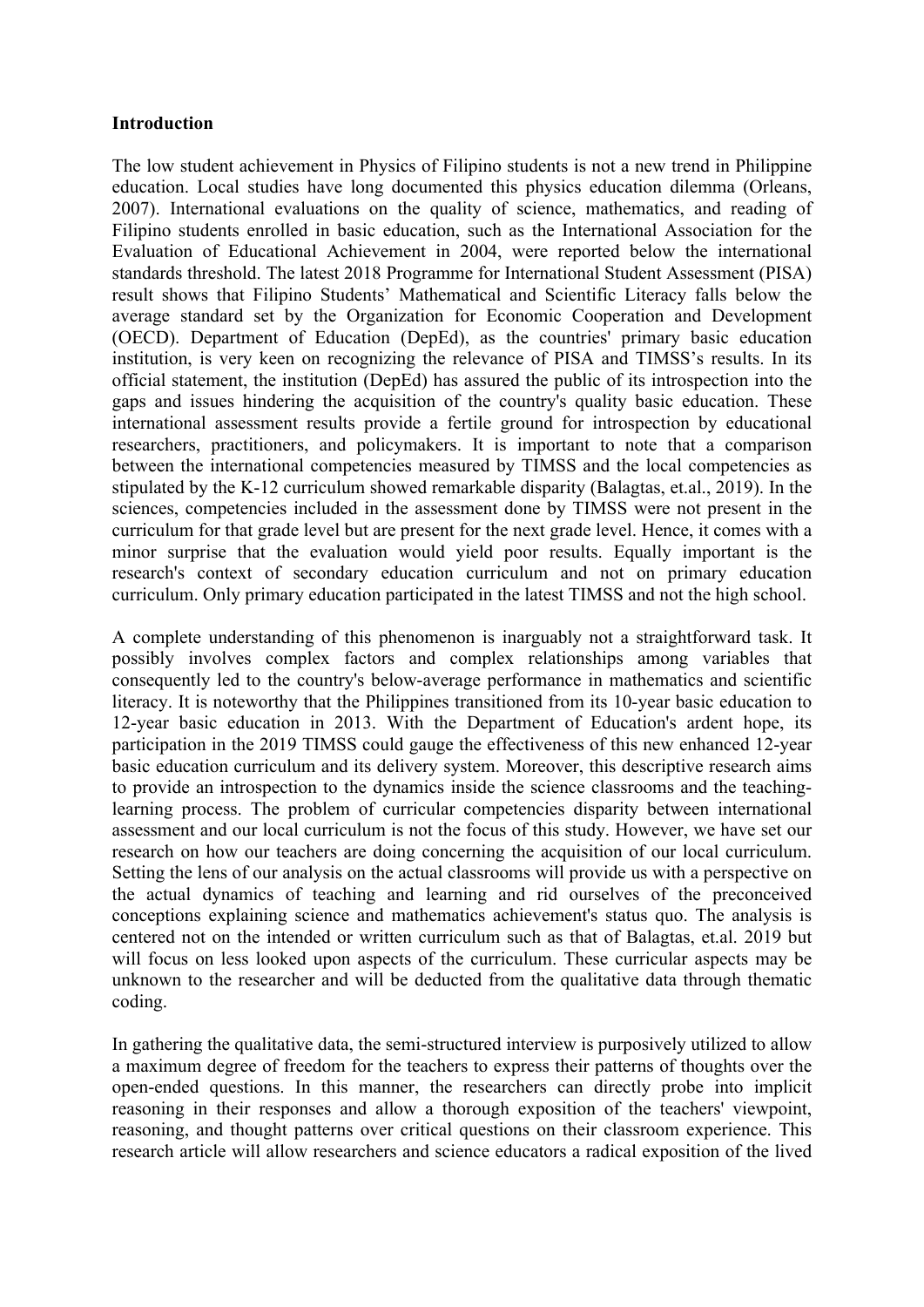experiences of the physics teachers and their viewpoint on critical issues affecting the Philippine basic education classroom.

## **Methodology**

# **Data**

Several teachers were sent letters of invitation to participate in the study along with the consent form explicitly stating the extent and nature of their involvement in the study and how their anonymity is secured. Among them, eight in-service physics teachers responded positively and undertook a semi-structured interview. The minimum inclusion criterion is that the teacher respondents must have taught physics in secondary schools for at least two (2) years. This ensures that they have an experiential grasp with which they will base their responses on the question. Moreover, this ensures that they have mandatorily undergone the Teacher Induction Program (TIP) by the Department of Education (DepEd). TIP is an institutionalized continuing professional development program designed to provide a comprehensive and systematic support system for teachers from 0-3 years of experience (DepEd). The teacher respondents' range of teaching experience ranges from 2 years to 11 years. Three (3) of which have master's degree in Science Education, four (4) are working with their master's degree, and one (1) bachelor's degree. They are scattered in three adjacent provinces in Mindanao, and the schools with which they are affiliated include rural and urban settings. Each of them is coded as follows [ISTI1,…, ISTI8], which means In-service teacher 1 and so on.

## **Instrument**

The interview questions were carefully drafted and deliberated among the authors to ensure no leading question and the questions are as open-ended as possible. In the interest of probing into the implicit reasoning of the participants' responses to the questions, a semi-structured interview is fitting to exposit their patterns of thoughts to allow a more significant opportunity for expression.

# **Data Analysis**

Recorded interviews were transcribed for qualitative analysis. The authors carefully read through individually transcribed interview responses, and anecdotes were taken. Individual anecdotes were further summarized in the second analysis cycle based on individual responses to the open-ended questions. In the third analysis cycle, patterns were deduced from their individual responses. When individual patterns were deduced from individual interviews, it is compared among the eight (8) responses to see which themes are interlinked and supported across the responses. This leads to the figures in this study that synthesize the themes from the quantitative analysis of data.

## **Findings and Discussion**

This section deals with the discussion of the interview responses on the conducted semistructured interview with in-service teachers. This will provide us with an overview of the challenges encountered in physics instruction, the skills they deemed essential to develop in the students, and how each of these constructs is related to each other. Although the sample cannot be taken as a complete representation of the population due to its small sample size, it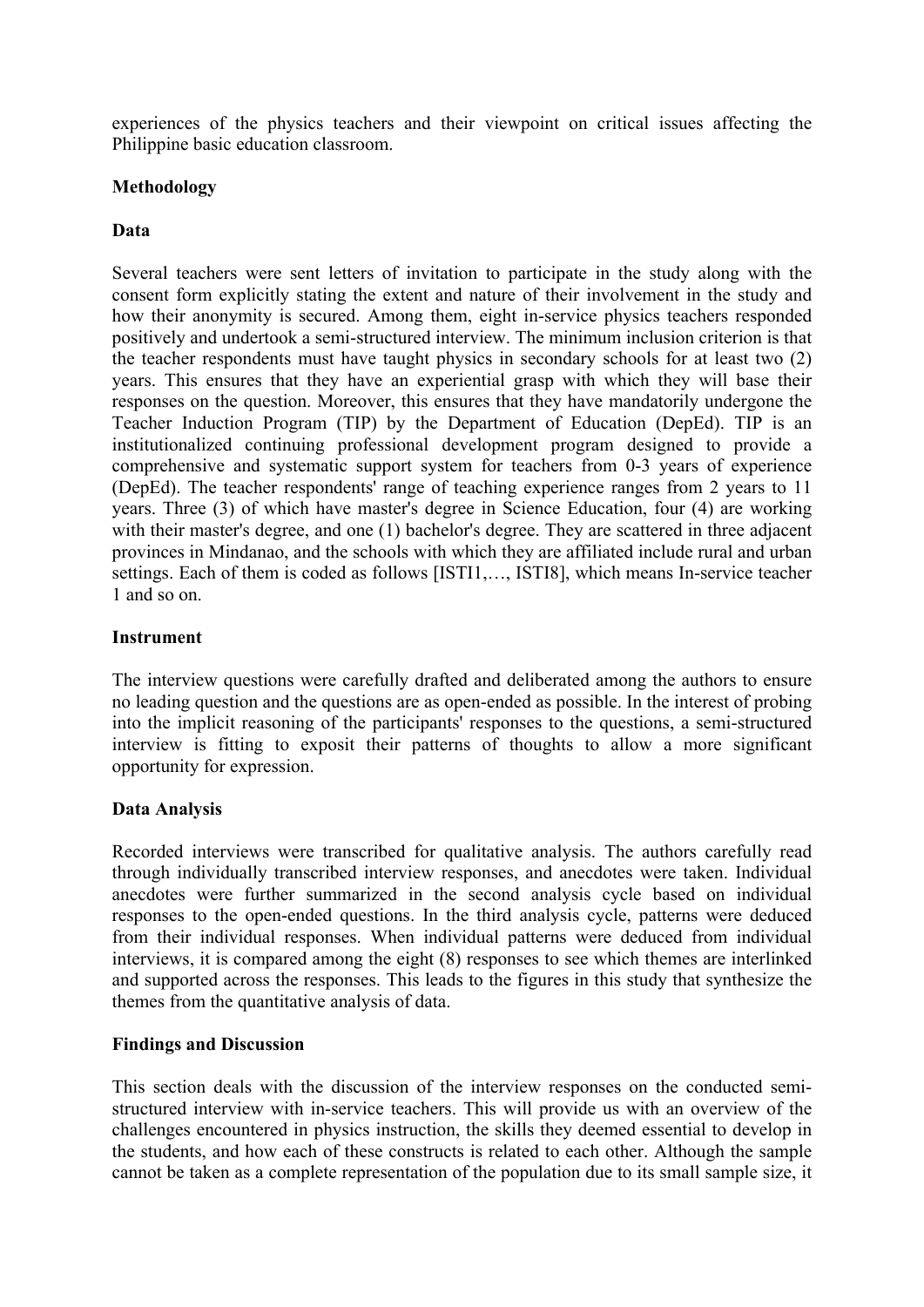can describe the in-service teachers' statuesque. This can serve as an essential piece of information that could help direct interventions and support that is aimed with their context.

# **1. Teachers' Conception of a Successful Physics Classroom**

The teacher-respondents show a consensus that a successful physics classroom is tied with sufficient hands-on instrument. It is essential to point out that what they mean by an instrument is solely referring to "laboratory equipment" and less on other instruments such as computers, televisions, and projectors. It is also noteworthy that this is a typical response for both local and urban schools. This agrees with the belief that Physics is a discipline founded on a conceptual basis but is grounded on experimentation (Ince et.al., 2015). The emphasis is heavily stressed on the hands-on instrument and is evident in their responses, which could be evidence of its lack. Studies reveal that material insufficiency is one of the frequently experienced challenges in teaching Physics through hands-on methods. Consequently, teachers' rate of experimental application in class is meager (Onyesolu, 2009). To quote one of the verbatim responses of ISTI7, "It is very hard to let them understand if you will not use experiments. If you just keep on talk and talk, it is in vain, the students will not understand. You should be able to visualize and do hands-on. It is also documented that insufficient funding for equipment and supplies is the most severe concern for the secondary physics teachers (Tesfaye & White, 2007). This study is in the context of a U.S. classroom, a more affluent country in terms of financial resources. Suppose material and fund insufficiency persists on this country. In that case, it does not come as a surprise that it is also among the challenge grappled in developing countries, such as the Philippines.

Although the interviewed in-service teachers utilize alternatives such as simulations, videos, localized demonstrations, and materials, they use these to ameliorate the lack of a hands-on instrument. After analyzing the interview transcripts and how they respond to the questions, alternatives are their last resort. It could be avoided if hands-on equipment in Physics is available.

In addition to the necessity of instruments for a successful Physics classroom, the utilization of rich-activities in the classroom is another defining attribute of a successful Physics classroom. National Science Teacher Association (NSTA, 2007) highlighted the role of hands-on activities in improving students' acquisition of science skills and sustained interest. The respondents uphold the firm belief that interactive activities are indispensable for an ideal physics classroom. Moreover, in-service teachers argued that these activities must be anchored on real-life daily experiences of the learners. This allows students to easily relate to the learning material and be actively engaged since it is within their grasp of reality. They claimed that even abstract topics must be crafted with an activity that is relatable to the students, although they conceded that it is not always possible. The utilization of rich-activity such as laboratory experiments is one efficient means of comprehending complicated and abstract theories more straightforward with greater clarity (McDermott, 2001). The extent of real-life application is limited to the way activities are designed and the regular daily conversation of the students.

A respondent stressed that it is a mark of success in Physics instruction when the taught concepts are seen in the learners' daily conversational dialogues. This means that the students recognized the mechanisms and physics principles at work as they observed their immediate surroundings and experiences.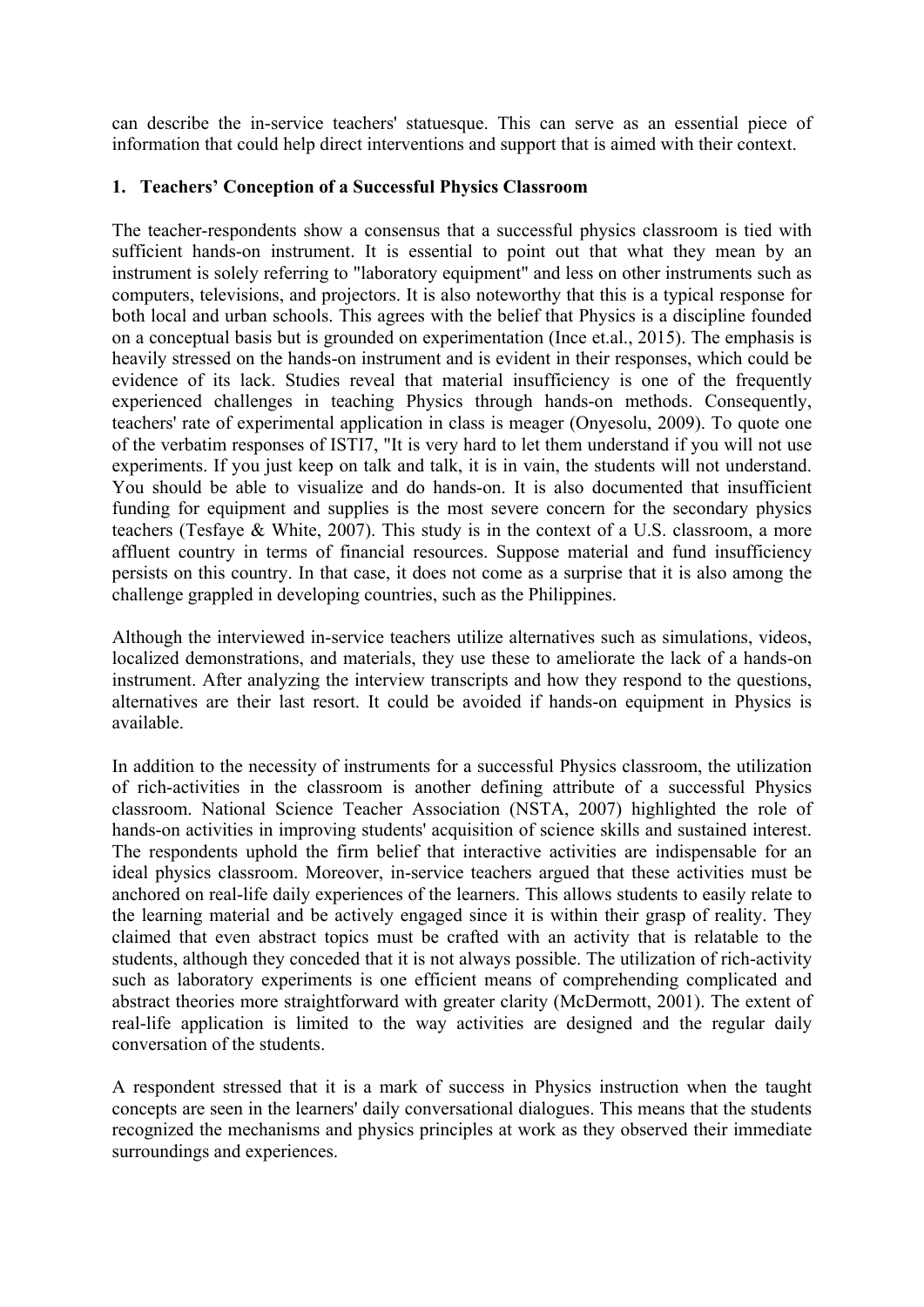Aside from these, respondents also expressed the need for innovative pedagogy. Innovative pedagogy is vital since the teacher who serves as a facilitator must be cautious in designing the learning environment. They argued that instruments and activities are rendered useless unless the teacher employs innovative pedagogy. Hence, it veers away from the traditional chalk-and-talk technique, which involves computer technology in instruction. As Edgar Dale pointed out in his second revision of the cone of experience in 1954, a teacher must consider carefully planning and using media in classroom instruction to create a rich learning experience. Dale describes a rich learning experience as a learning experience that revolves around more concrete level activities and considers the interplay of concrete and abstract levels depending on the classroom's need and the nature of the learning task (Garrett, 1997).

## **2. Skills Teachers' Deemed Most Important**

Norris and Ennis in 1989, defined critical thinking as rational thinking that is focused on decision making what to do and what to believe (Garcia, 2015). In a psychological context, it is defined as "the mental process, strategies and representations people use to solve problems, make decisions, and learn new concepts" (Sternberg, 2000; Lai, 2011). Critical Thinking is the most commonly cited skills by the respondents. It is reported that this is one of the skills where Filipino students are having difficulty with (Marquez, 2017; Ramos, 2018). The Manila Times article in 2018 shows the decline of Filipino critical thinking from an already low base. Researchers attributed this to the rote memorization present on the schools' pedagogy. Teachers' challenge in the students' critical thinking spans students' logical understanding of solving word problems, following logical inferences in a word problem, and rational decision-making in solving students' problems. On a more modest scale, teachers documented that simple analysis of video and simulations poses challenges to some learners. Hence, these teachers practice modifying the questioning patterns in the activity and simplifying what is meant to facilitate the learners' analysis and comprehension. Although it was reported to provide promising results in the students, the teacher's instructional time is consumed.

Equally important is the skill of comprehension. In our context, respondents define comprehension as understanding the written texts, analyzing the given variables, and what is asked. Comprehension primarily needs the students' ability to read sentences and make sense of what they are reading. Although relatively few, students who have not fully mastered the reading skills have reached high school. One respondent admitted that the result of Phil-IRI (Revised Philippine Informal Reading Inventory) in their school revealed that they have high school students who are non-readers. Phil-IRI is an assessment tool utilized by the Department of Education (DepEd) in measuring and gauging students' reading performance. DepEd recognizes literacy improvement as a pressing concern for the country's education and has launched its flagship program, "Every Child A Reader Program" in 2017. Although these studies do not claim representation of the country's population, evidence from interviewed teachers that the unmastered reading skills are persisting even in high school. Logically, the development of comprehension skills is hampered and rendered impossible because of the students' very fundamental problem of reading readiness.

In addition, to aid in the achievement of comprehension is the need for hands-on manipulation. According to the physics teachers, this is one of the most stressed attributes of a successful Physics classroom. The hands-on manipulation anchored on real-life situation activities leads to an easier understanding and appreciation of a concept. This is similar to McDermott's statement in 2011. A rich-learning activity such as a laboratory experiment is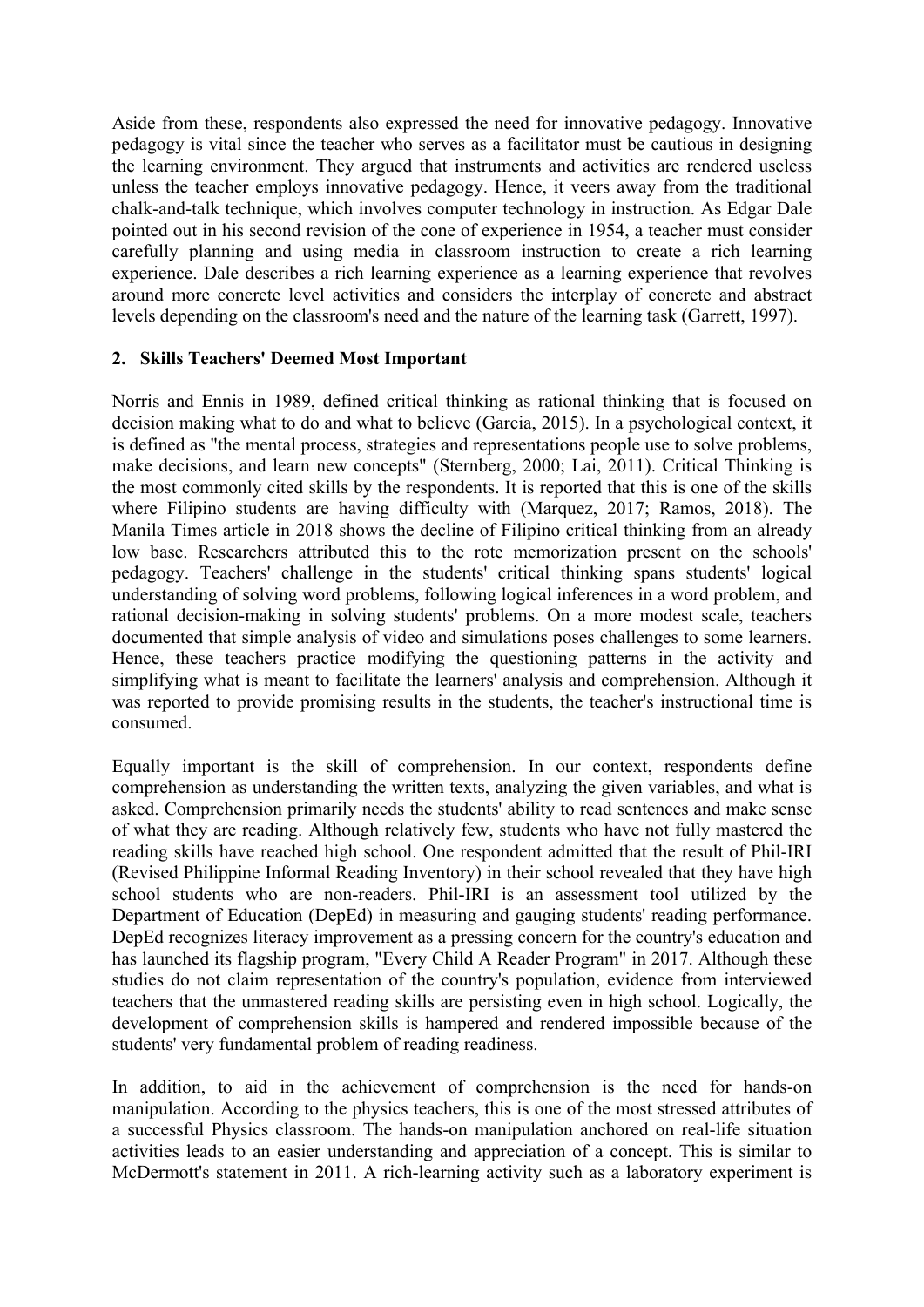one efficient means of making the comprehension of complex and abstract theories simpler and more straightforward. Moreover, the skill of hands-on manipulation can be supported by the use of technology and computers. Most of the high-end laboratory equipment today utilizes computers to manipulate, gather, store and analyze data. Hence, basic computer skills are an essential skill in this technology-driven age in our educational context. Physics teachers have utilized PhET simulations and localization whenever an actual physics instrument is non-existent in the school. The use of simulations is their means of providing a closer experience to the real thing.

Numeracy is also an essential skill that must be developed in the learners. It covers basic arithmetic operation, upgrading to algebraic manipulation, and its application in Physics contexts such as formula manipulation and problem-solving calculation. The majority of the respondents argued that the basic arithmetic skill is a fundamental skill that should have been developed before entering high school. However, this is not the case, and it further complicates the achievement of the curriculum's intended learning outcomes, especially on competencies that require mathematics skills.

Overarching the core skills such as critical thinking skills, comprehension skills, and numeracy skills is problem-solving. Problem-solving, which is reported as an essential part of teaching Physics by the respondents, needs the development of critical thinking, comprehension, and numeracy as prerequisite skills. Thus, it poses a significant challenge for a teacher employing problem-solving in Physics when either one or all of these prerequisite skills are unmastered or underdeveloped. This relationship can be illustrated in the figure below.



Figure 1: Necessary Skills To Be Developed

# **Challenges Encountered in Teaching Physics**

The challenges met by the respondents can be summarized into four (4) broad categories. These are literacy, numeracy, facilities, and real-life application. This is reflected in the figure below.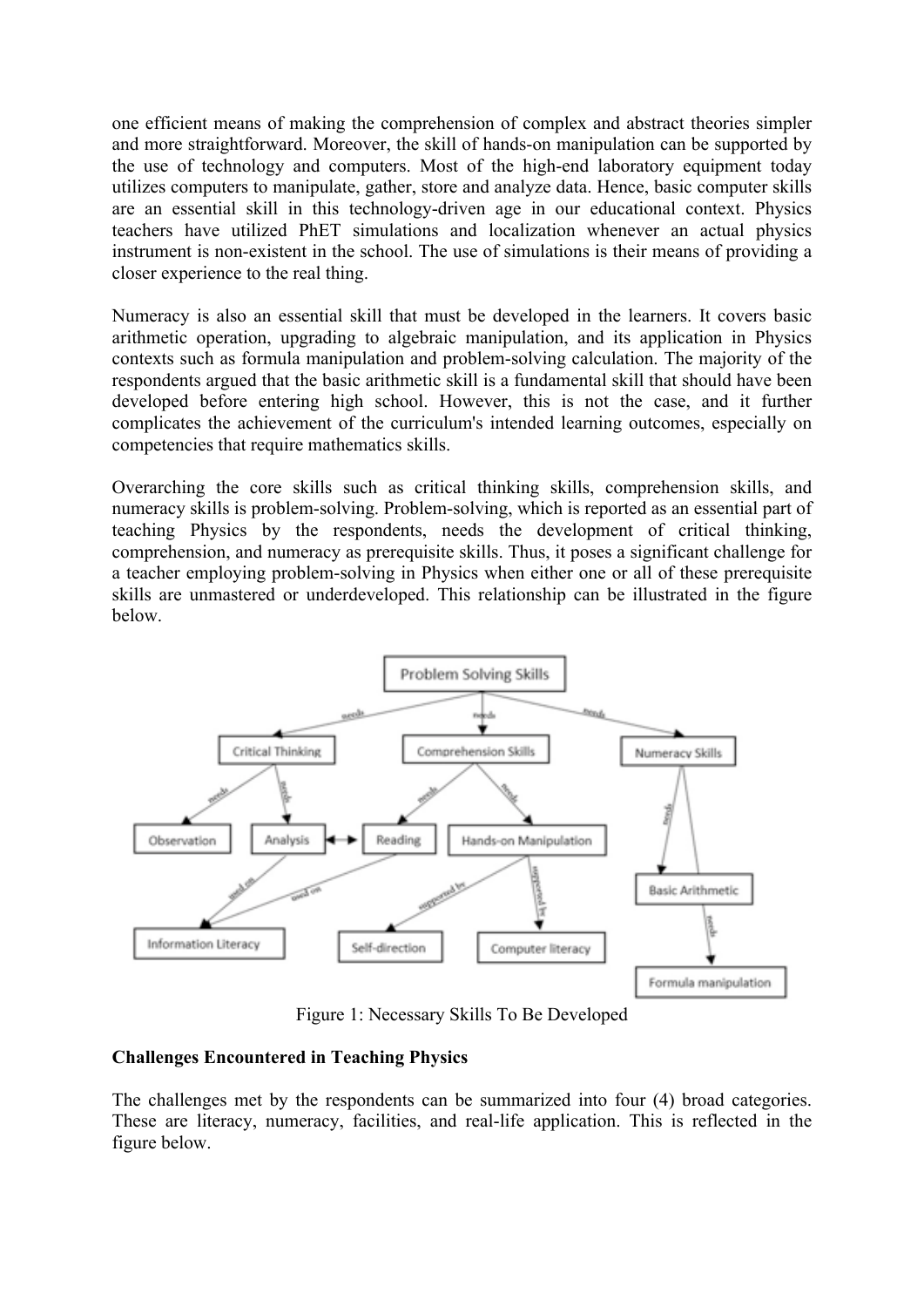

Figure 2: Challenges Met in Physics Instruction

All of the respondents experience the challenge of unmastered numeracy skills. The numeracy challenge covers basic arithmetic, manipulation of formulas or equations, and the standard process of solution generation. One extreme example is reported for a Grade 12 student who cannot perform basic division [ISTI7]. It is also documented that students cannot add simple fractions even in Grade 10 [ISTI5]. Although a generalization should not be made, most of these cases are isolated to hinterland schools. Urban school communities experience the problem but relatively mild compared to the hinterland school community. This means that this problem persists for Grade 7, but as grade level progresses, it becomes less and less of a problem. On the justification of hinterland school communities, a possible reason for very low numeracy is cited by one respondent [ISTI3] who said that her students' priority is on farming and providing for their basic needs. Hence, education is regarded as a less priority.

On equation and formula manipulation, it is reported that students find it challenging to manipulate the arrangement of variables in an equation to get the desired arrangement depending on what is asked in a problem. It is also related to a documented case, where students know the equations to be utilized but are clueless on how to proceed or where to start. Even identifying variables such as initial pressure and final volume is still a challenge for some high school students. Consequently, the process of solution generation in arriving at an answer is a challenge for the learners.

In literacy, it is divided into two: reading comprehension and computer literacy. Although it is reported to be very few in a classroom population, students who cannot read are present in every sampled school community. As reflected by a Philippine-classroom context study, "students exhibit struggles in understanding the concepts of science as well as exercising the skills needed to be a proficient reader" (Imam et.al., 2014). The respondents report that the reading comprehension challenge's nature is on understanding the sentence and the technical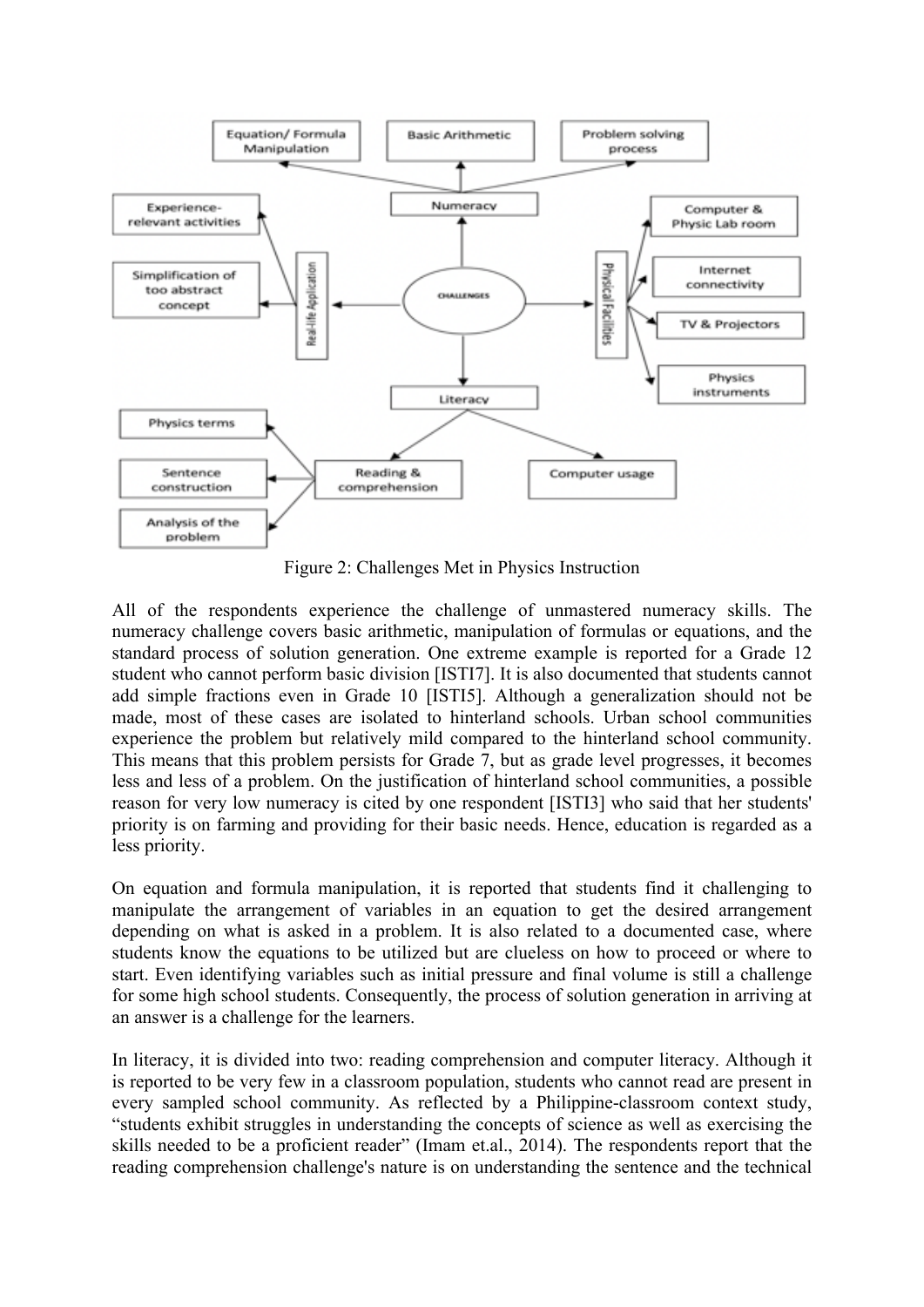terms involved in physics. Consequently, teachers allocate extra time, which could have been used for other purposes, just to refine and simplify their way of delivering questions, simplify the instruction, and even to the point of vernacular translation.

Surprisingly, it is reported that when a vernacular translation is used, the students can arrive at the solution. This means that the problem is really comprehending the word problem in the English language and not the word problem itself, as is claimed by [ISTI7, ISTI6, ISTI2]. Problem-solving of Filipino-English bilingual students suggested that the difficulties that the students experienced in understanding arithmetic word problems are possibly magnified for students who have to solve the word problem written in their second language (Bernardo, 2002). This leads to the teachers to simplify the problem whenever possible and avoid the use of unfamiliar terms. Also, visualization of the problems or concept through sketches is a useful tool to understand better. This is also done to avoid misconceptions generated through an individual's own imagination of the concept.

Computer illiteracy is also reported for the majority of the respondents. Even the operation of turning on a computer and basic encoding is already a challenge for many students. This is supported by the data gathered by South East Asian Ministers of Education Organization-Innovation and Technology (SEAMEO INNOTECH) Philippines in 2001 where among the 45, 811 schools, only 14.28% or 5, 217 schools have computers, 18.24 % of the schools have proficient staff in terms of computer use and a minute 13.13% have schools' heads with ICT training in the last five (5) years (Bonifacio, 2013). These challenges faced by the teacher can be attributed to the lack of computers at home, and their use in school is deprived due to the absence of computer labs, or if there is, it is allocated for the use of a specialized strand or subject. However, it is reported that even in the hinterland school community that uses solar panels as an energy source, the wide use of android phones. The respondent estimates that 80% of his class has a mobile phone supported by the android operating system.

Facilities in schools is one of the highlighted problems by the respondents. This includes the insufficiency of physics laboratory instruments, physics laboratory rooms, computer laboratory, computer and internet access, T.V. and projector. Insufficiency of physics laboratory instrument is the primary concern of the respondents. They reported an insufficiency of available resources that they can use in teaching specific concepts in Physics. A similar observation in a Philippine classroom is documented.

*"The lack of advanced laboratory materials and equipment also exacerbate the poor condition of teaching-learning process and the insufficient resources of a teaching tool, techniques, and strategies in science aggravate the difficulty to achieve the desired skills and competencies". (Linog et.al., 2013, p.47)*

Moreover, the lack of hands-on approach deprives the students of collaboration, which may facilitate peer-learning (Scheckler, 2003). As a resolution, they resort to the use of simulation and videos instead. It is clear from their manner of answering that they prefer the actual tangible physics instrument over the "sensually-limited" simulations and video. This is reflected in their view of a successful Physics classroom as highly facilitative of hands-on learning. The use of simulation and video is also far from ideal because of the lack of computers to cater to individual students. Although Dep-Ed has provided tablets in the two hinterland schools where our teacher respondents are currently teaching, it is not readily available for the former school; the latter school has an issue of 9 tablets allocated for 23 students. As a result, very few of the students can readily participate in the actual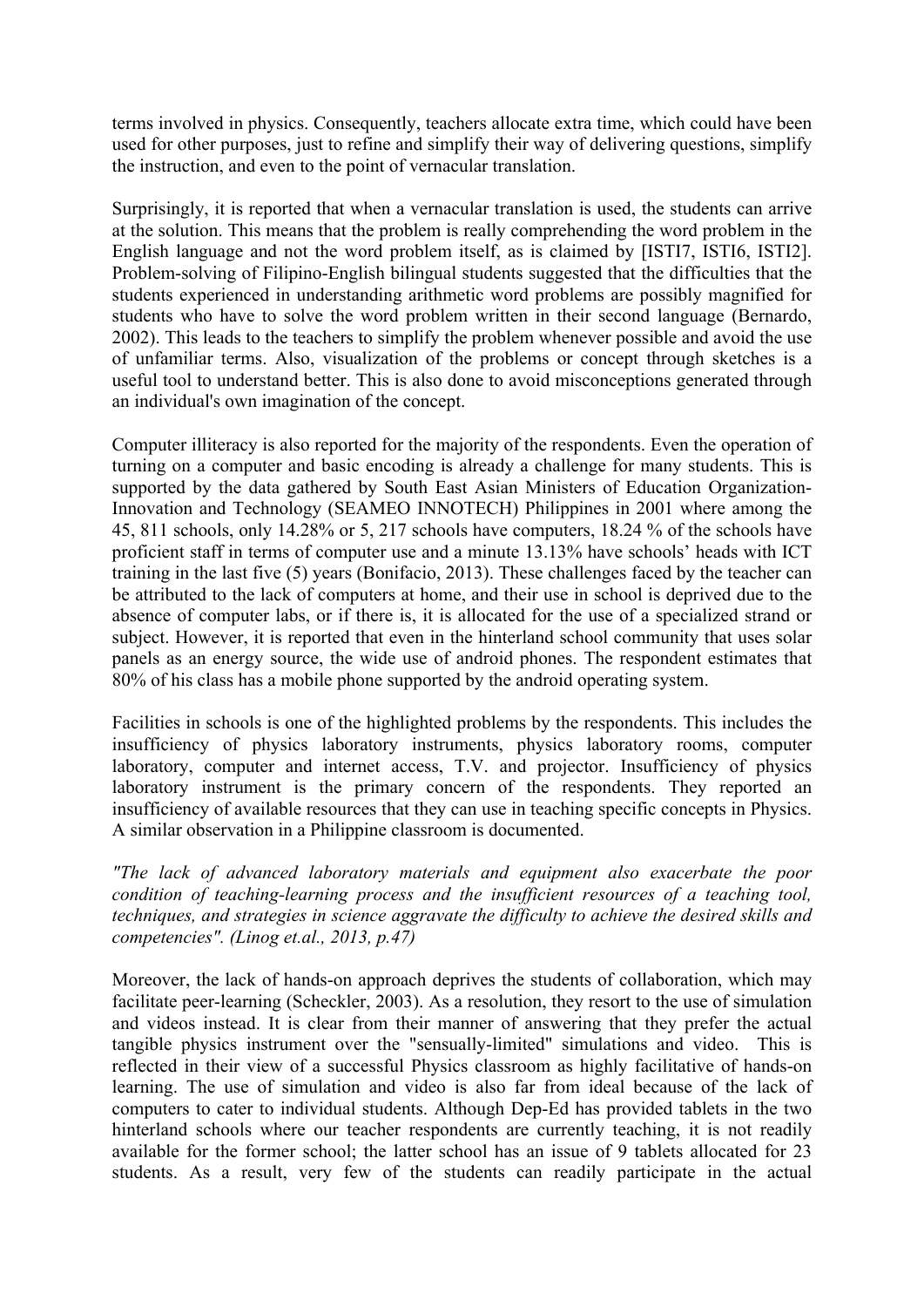manipulation of the simulation. Moreover, a worst-case scenario was reported where the teacher [ISTI3] just showed a video or simulation on her laptop towards 37 students. According to her, that set-up was not ideal for students, but it is the best they can do with the state of their resources.

The final challenge cited is on real-life application. The respondents find it challenging to create an activity relatable for the students who have experienced it first hand. They also noted that some aspect of the concept is too abstract and contains too much idealization or assumption which is not the case in an actual situation. Laboratory experiment utilization is a viable suggestion for practice (McDermott, 2001). However, lack of instruments is a problem that is currently experienced in almost every interviewed respondent. One teacher's [ISTI1] initiative in letting them experience projectile motion in the real-life application allows her students to play volleyball. She noted that it is a very crude experience compared to the theoretical aspect of projectile, where one can easily manipulate the projection angle. In real life, that is simply too complex to do. In terms of too complicated and too abstract Physics concepts, they reported having the most significant challenge in simplifying the activity and crafting it so that students have an experiential grasp of the concept presented in an activity.

## **Conclusions**

The study results reveal that the challenges faced by Physics teachers can be broadly categorized into literacy, numeracy, physical facilities, and real-life application. Among others, the availability of instruments in teaching Physics is one of the most stressed defining attributes of a successful Physics classroom. However, it is also where the teachers find most challenging to acquire in their school localities. Classroom instruction in Physics is significantly deterred and affected because of this persisting problem in public schools. In addition, literacy and numeracy challenges and the lack of physical facilities further amplify the current dilemma. If unaddressed, it will continue to impact the quality of science education in the country negatively. It is also important to point out that the ideal classroom that the teachers defined is also the same thing that they find challenging in their practice given the current state of educational support from the government. In technological resources, laboratory materials, learning spaces, and teaching aids, a supported curriculum is a determining factor in impeding instruction's successful delivery. The study's result also showed that the skills deemed necessary by the teachers in a science classroom are the same set of skills that they are having difficulty developing. This is interesting because it reveals that the teachers in their classroom instruction are deeply aware of the set of skills needed by their students, such as critical thinking, numeracy, and comprehension, yet have a hard time developing these skills. Future quantitative studies are suggested to look for correlation, if there is, between the level of supported curriculum and these skills' achievement. Also, crossanalysis on how these cited challenges mediate the result of skill acquisition is promising for research exploration.

Suppose the Philippines basic education sector envisions the improvement of science literacy. Focused attention must be addressed to the teachers' challenges, such as literacy and numeracy problems of high school students, which should have been developed in early elementary education. Government support on providing laboratory equipment in every classroom should be of prime importance since this is one of the hallmarks of a successful physics classroom as defined by the teachers. Relevant training and ongoing professional development should also be implemented to allow teachers to apply promising innovative pedagogy such as STEM education that is timely and relevant. Consideration should be in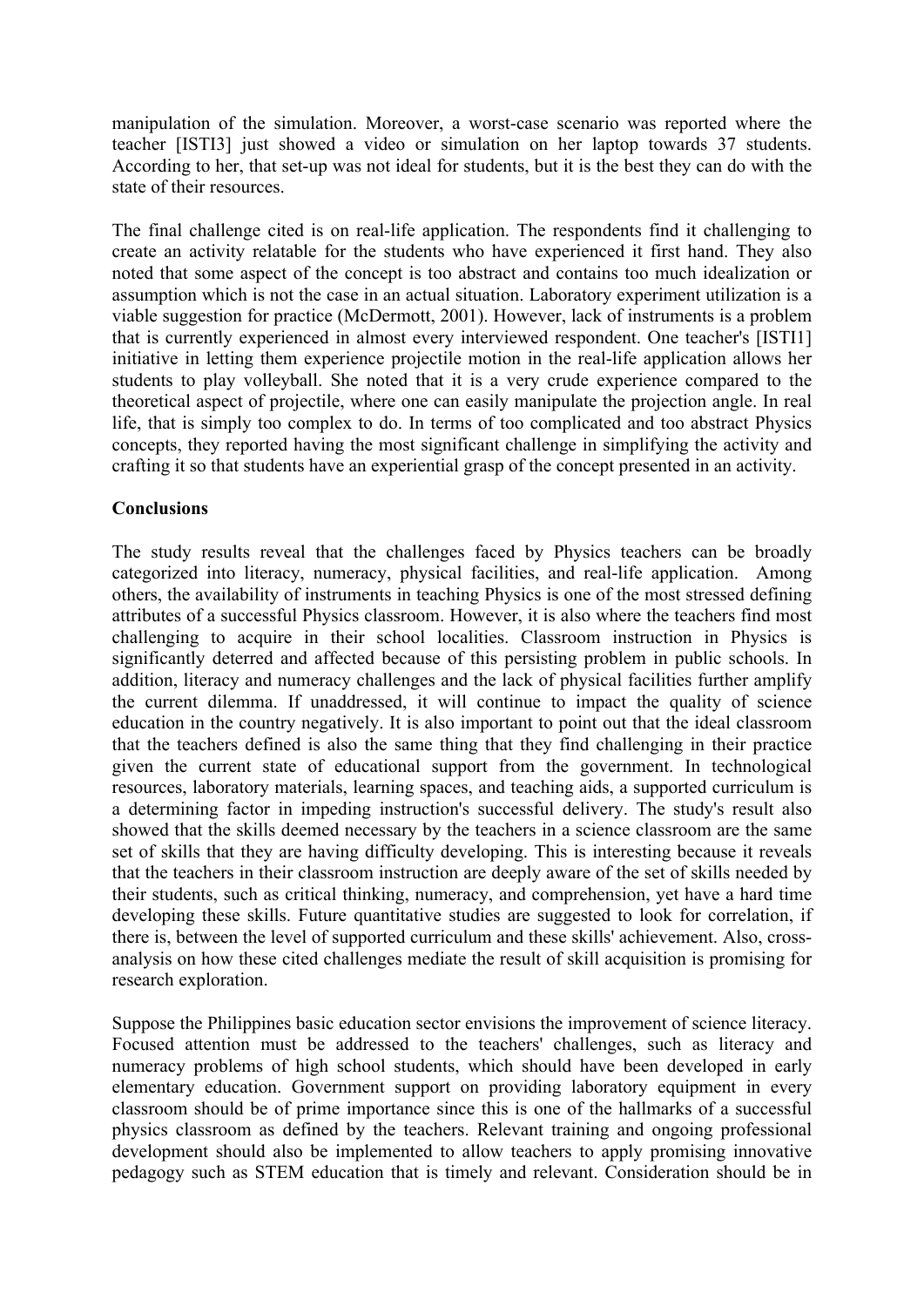mind such that they are provided support and training towards developing those necessary skills that they find challenging to develop in their students.

## **Acknowledgements**

The authors would like to express gratitude to the Department of Science and Technology-Science Education Institute (DOST-SEI) Capacity Building Program in Science and Mathematics Education (CBPSME) for the research grant.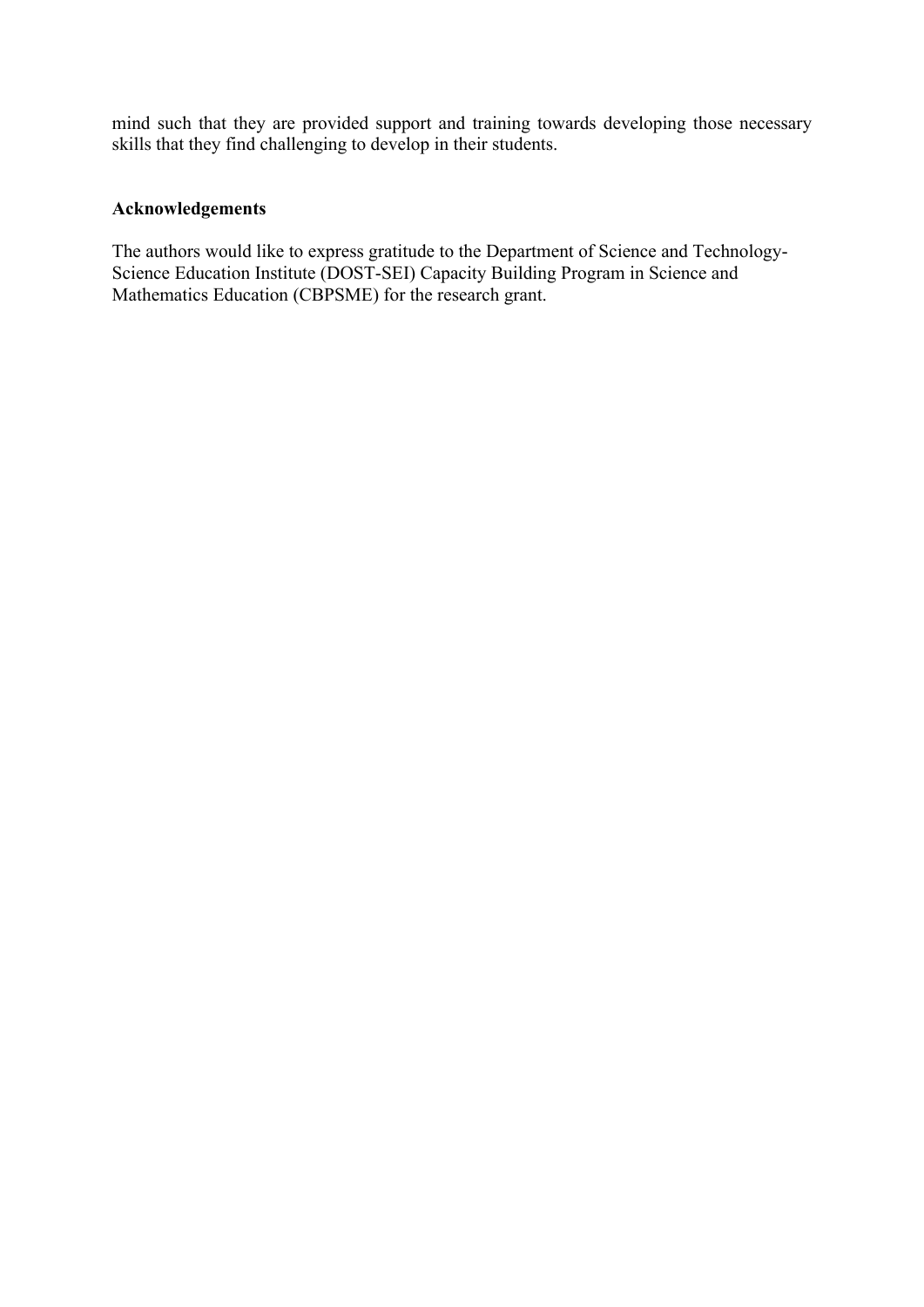#### **References**

- Balagtas, M., Garcia, D. & Ngo, D. (2019). Looking through Philippine's K to 12 curriculum in mathematics and science vis-à-vis TIMSS 2015 assessment framework. *EURASIA Journal of Mathematics, Science and Technology Education,* 15/12.
- Bernardo, A. (2002). Language and mathematical problem solving among bilinguals. *The Journal of Psychology,* 136/3, 283-297.
- Bonifacio, A. (2013). Developing information, communication, technology (ICT) curriculum standards for K-12 schools in the Philippines. *Paper presented at the The Sixth Conference of MIT's Learning International Networks Consortium (LINC), MIT, Cambridge, Massachusetts, USA.*
- Faour, M. & Ayoubi, Z. (2018). The effect of using virtual laboratory on grade 10 students' conceptual understanding and their attitude towards Physics. *Journal of Education in Science, Environment and Health,* 4/1, 54-68.
- Garcia, L. (2015). Environmental science issues for higher-order thinking skills (HOTS) development: a case study in the Philippines. Biology Education and Research in a Changing Planet. Singapore: Springer Science + Business Media
- Garrett, L. (1997). Dewey, Dale, and Bruner: educational philosophy, experiential learning, and library school cataloging instruction. *Journal of Education for Library and Information Science,* 38/2.
- Glatthorn, A., Boschee, F., Whitehead, F., & Boschee, B. (2016). Curriculum leadershipstrategies for development and implementation. Sage Publications. United States of America.
- Gödek, Y. (2004). The development of science education in developing countries. *Gazi University Journal of Kirsehir Education Faculty,.* 5/1, 1-9.
- Hazelkorn, E. & Ryan, C. (2015). Science education for responsible citizenship. *Report to the European Commission of the Expert Group on Science Education.*
- Ince, E., Gunes, Z., Yaman, Y., Kirbaslar, F., & Yolcu, E. (2015). The effectiveness of the IUVIRLAB on undergraduate students' understanding of some physics concepts. *Procedia- Social and Behavioral Sciences* 95, 1785-1792.
- Imam, O., Mastura, M., Jamil, H. & Ismael, Z. (). Reading comprehension skills and performance in science among high school students in the Philippines. *Asia Pacific Journal of Educators and Education.* 29, 81-94.
- Linog, B., Lahoylahoy, M., & Alguno, A. (2013). PHET-simulation-aided lessons and demonstrations: approach to enrich students' understanding on the least learned competency in Physics education. *International Journal of the Computer, the Internet and Management,* 21/2, 46-50.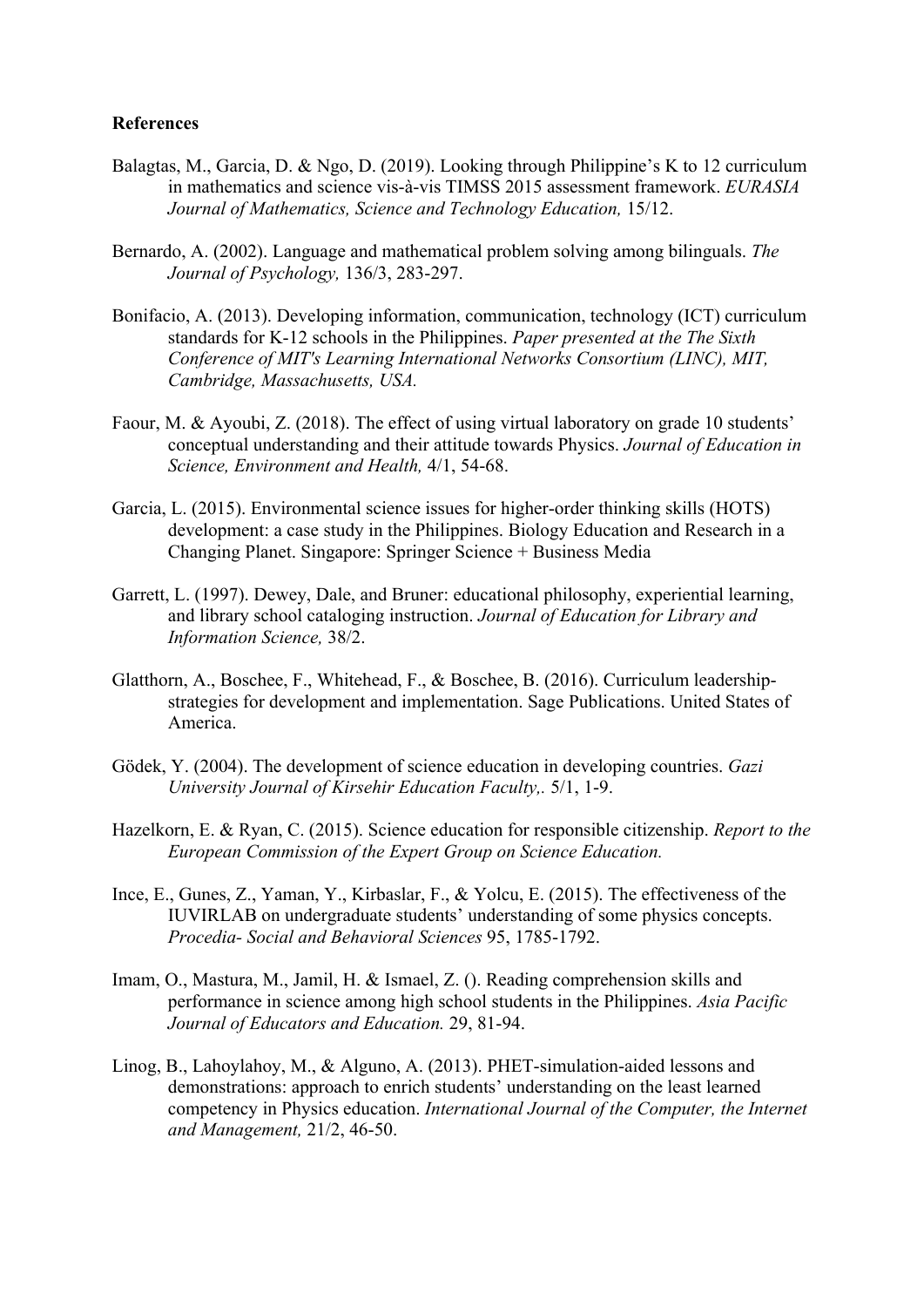- Lai, E. (2011). Critical thinking: a literature review research report. London: Parsons Publishing.
- Marquez, L. (2014). Critical thinking in the Philippines education: what we have and what we need. *Journal for Critical Education Policy Studies.* 15, 272-303.
- McDermott, C. (2001). On Oersted Medal Lecture 2001: Physics education research- the key to student learning. *American Journal of Physics*, 69/2, 129-136.
- Onyesolu, O. (2009). Virtual reality laboratories: an ideal solution to the problems facing laboratory set-up and management. In *Proceedings of the World Congress on Engineering and Computer Science 2009 (WCECS 2009)*. San Francisco, USA.
- Orleans, A. (2007). The condition of secondary school physics education in the Philippines: recent developments and remaining challenges for substantive improvements. *Australian Educational Researcher,* 34/1, 33-54.
- Osborn, J. & Dillon, J. (2008). Science education in Europe: critical reflections. *A report to the Nuffield Foundation, U.K.*
- Ramos, J. (2018). Critical thinking skills among senior high school students and its effect in their academic performance, *International Journal of Social Sciences & Humanities,*  3/1, 60-72.
- Scheckler, K. (2003). Virtual labs: a substitute for traditional labs? *International Journal of Developmental Biology.* 47, 231-236.
- Steinberg, R. (2000). Computers in teaching science: to simulate or not to simulate?. *American Journal of Physics*. 68, 37-41.
- Tesfaye, C. & White, S. (2007). Challenges high school teachers face. *American Institute of Physics Conference Proceedings*.

#### **Resources**

- Department of Education. (2016). The K to 12 curriculum and its support system. Retrieved from https://www.deped.gov.ph/wp-content/uploads/2018/07/J.Andaya-Education-Summit.pdf
- Department of Education. (2019). 2019 DepEd Teacher Induction Program. Retrieved from https://www.teacherph.com/teacher-induction-program/
- Department of Education. (2016). K to 12 curriculum guide science (Grade 3 to Grade 10). Retrieved from https://www.deped.gov.ph/wp-content/uploads/2019/01/Science-CG with-tagged-sci-equipment revised.pdf
- TIMMS 2019 Encyclopedia. (2019). TIMSS & PIRLS International Study Center, Lynch School of Education, Boston College. Retrieved from https://timssandpirls.bc.edu/timss2019/encyclopedia/philippines.html